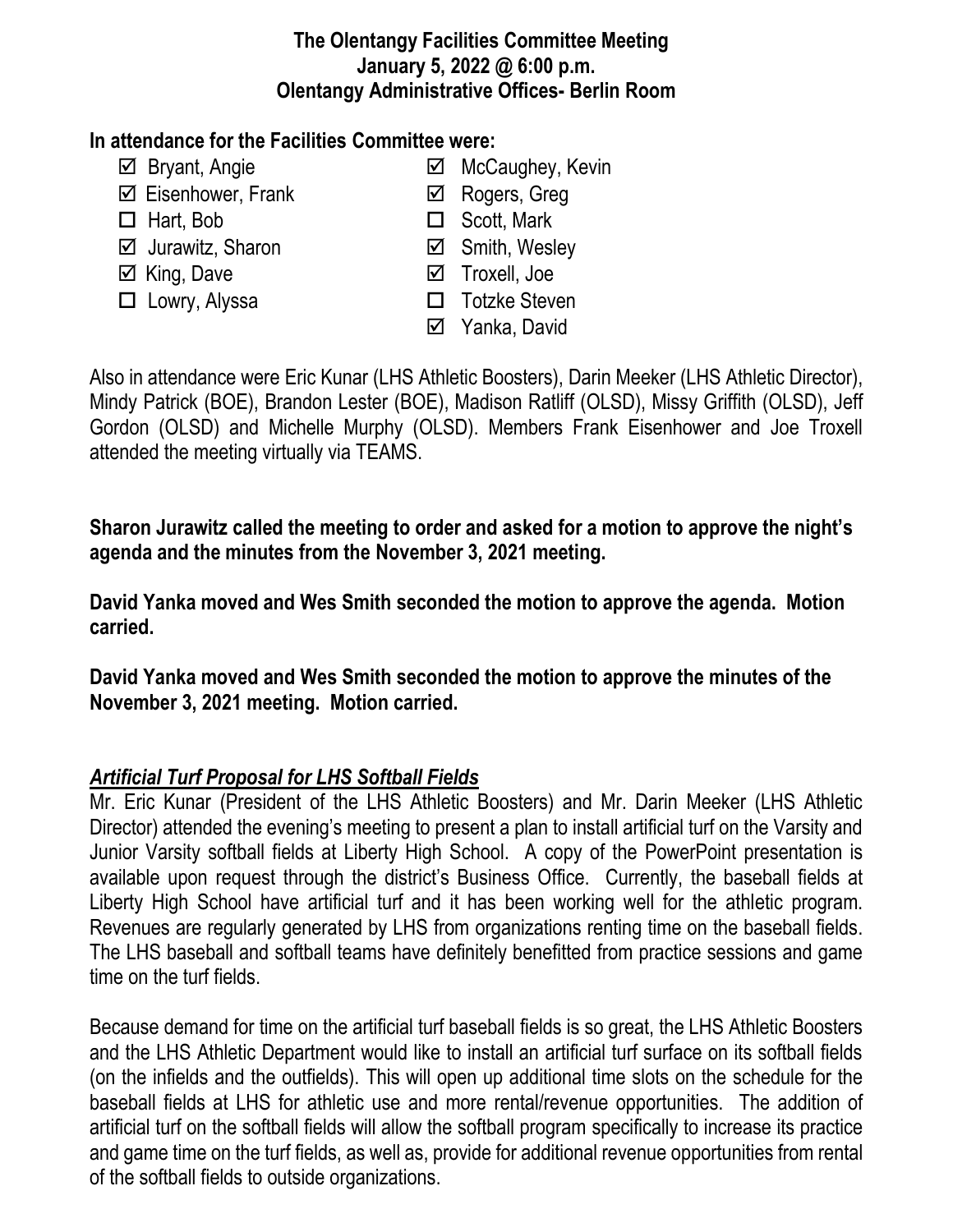Ohio Thunder is one of the organizations requesting time on the new turf at the softball fields. They would like to partner 50/50 on the total cost of the project to install artificial turf on the softball fields (quoted at \$274,300). Both the LHS Athletic Boosters and the Ohio Thunder have secured a lender for the proposed project and have drafted promissory notes (which holds OLSD harmless for any default). The parties have drafted a detailed plan that will allow them to pay back the loan in seven years at a low interest rate. The partnership agreement allows Ohio Thunder to be a primary yearround tenant of the OLHS JV softball field for ten calendar years after the construction of the fields is complete.

LHS would like the installation work to start in August of 2022. Installation is likely a three-month process. Levan's Excavating is the proposed contractor for the excavating, base work, and construction on the project. Levan's has worked on projects in the district before (OOHS ballfields) and their work has been great. Mr. Meeker and Mr. Kunar believe that the artificial turf surface on the softball fields at LHS will allow more softball to be played, field maintenance to be reduced, rental revenues to be collected, and for LHS to become a premier destination for softball games and tournaments.

The anticipated lifespan of the new turf is ten to twelve years. Both the LHS Athletic Boosters and the LHS athletics program are aware that they will need to make provisions for a replacement fund for new turf in the future. Rental revenues should be set aside for this purpose. Little league is anticipated to be the 2nd largest user of the new turf on the softball fields.

Per Darin Meeker, the LHS baseball fields are going into their  $7<sup>th</sup>$  season and are holding up well with the high volume use. The same equipment used to maintain the turf on the football fields can be used to maintain the turf on the new softball fields. Mr. Meeker was uncertain if the vendor was providing any additional equipment to maintain the fields in the contract. He shared that he would look into this prior to presenting the project plan to the Board of Education.

**Sharon Jurawitz called for a motion to allow the LHS Athletic Boosters and LHS Athletic Department to present their plan to the Board of Education to install artificial turf on the softball fields at Liberty High School.**

## *Angie Bryant moved and Frank Eisenhower seconded the motion. All in attendance were in support of the motion and none were opposed. Motion carried.*

The Business Office will ask the Superintendent's Office for presentation time on the 1/27/2022 BOE agenda for this project. An updated copy of the presentation should be provided to the Business Office as soon as possible to secure the presentation date/time requested.

#### *New Facility Planning*

Mr. Gordon shared that progress on the district's Middle School #6 project is going well. The concrete slab has been poured throughout the entire first floor of the building. Supply chain issues remain minimal to date, but some design and material adjustments are occasionally being made to the building along the way to maintain efficiencies in the process. So far, budget for the project is remaining close to projections. Robertson Construction, Construction Analysis, and Fanning Howey continue to be great partners to work with on the project.